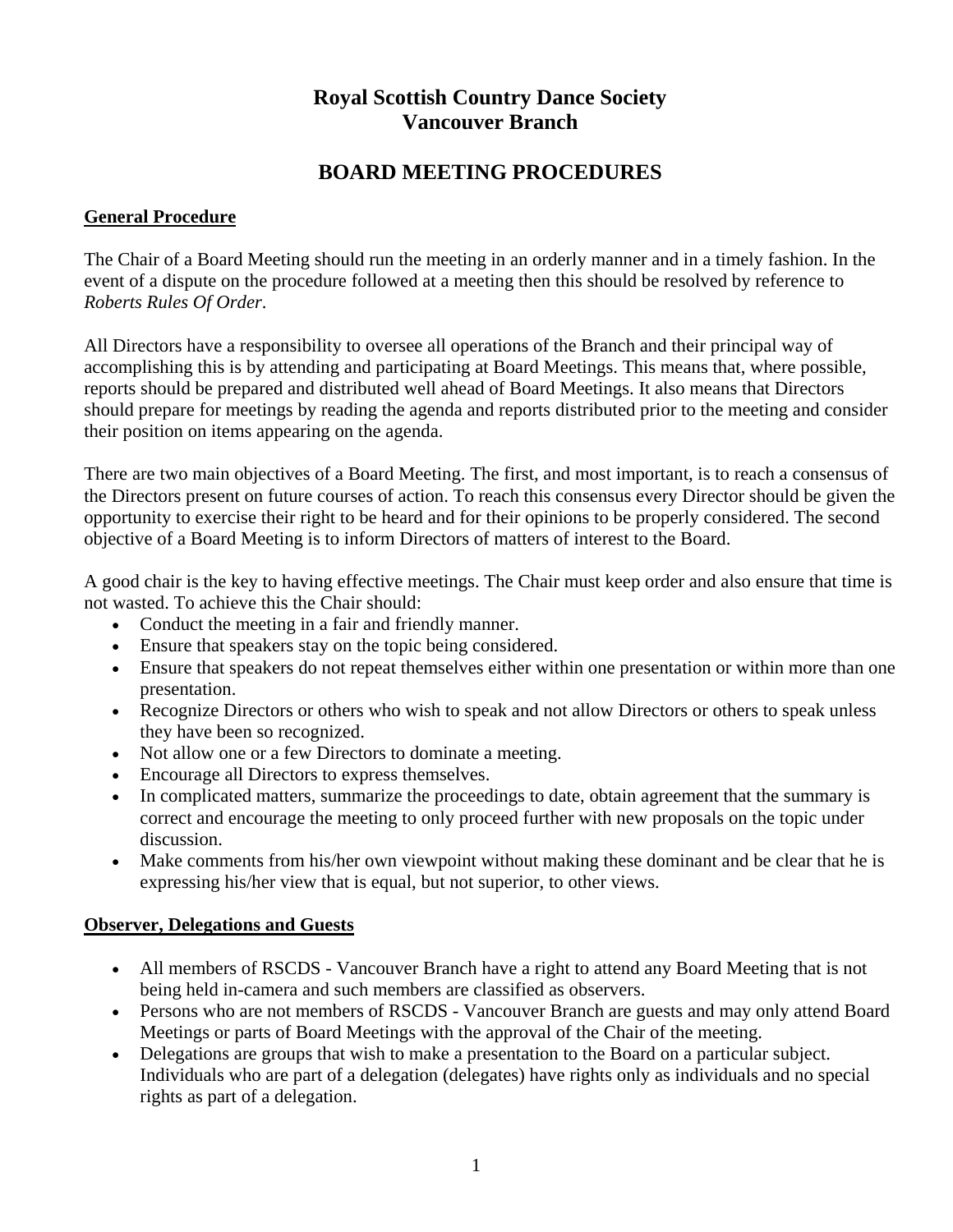- If possible, observers, delegations and guests should give advance notice that they intend to be present at a meeting.
- If an observer, delegation or guest is attending for a particular reason, then their presentation should be placed at the beginning of the agenda.
- An observer or a guest does not have a right to speak at a meeting. The Chair may choose or not choose - to recognize an observer or guest to speak.
- Remarks of an observer, delegation or guest should be recorded in the minutes of a Board Meeting but with the notation that the remarks were from an observer, delegation or guest.
- Only Directors and the Dancing-Coordinator sit at the Board table. The Chair of a meeting may invite observers and guests to sit at the Board table during their involvement with a particular agenda item.

### **In-Camera Board Sessions**

- Normally, all Board meetings are open to all Members. However, the Board may decide to hold all or part of a Board meeting in-camera. Such a decision may be made for any reason that the Board decides is appropriate but in-camera sessions should be used sparingly and normally will only be in circumstances concerning discussion of the actions of Members or where public knowledge of a matter may prejudice future actions of the Board.
- All or part of a Board Meeting may be held in-camera if decided by a majority vote of all Directors present at the meeting.
- Only Directors and other individuals specified by the Board may be present at the in-camera part of a Board Meeting.
- The proceedings of in**-**camera parts of a Board Meeting are to be kept confidential. However, minutes should be kept and approved at the next in**-**camera Board Meeting.
- If possible, in-camera parts of a Board Meeting should be scheduled at the end of the meeting.

### **Agenda**

- The Chair should e-mail to all Directors a draft agenda at least 7 days prior to each regular Board Meeting.
- At the start of each Board Meeting, the agenda shall be developed by consensus without the need for a vote on each proposed revision. The final agenda shall be adopted by means of a vote.
- At Board Meetings there should be a standard agenda of items to be considered plus items to be considered with observer or delegation or guest input, important items, and other items. Items to be considered with observer, delegation or guest input and important items should be placed first on the agenda after the approval of the agenda and the minutes.
- Except for the Treasurer and Membership Secretary, no report on standard agenda items will be given to a Board Meeting if nothing of note has happened since the last report to the Board was given. The Chair should control this rigorously.
- At every Board Meeting, the Treasurer should give an up-to-date report on the financial condition of the Branch and items of a financial nature that may be of concern.
- At every Board Meeting, unless there is need for a longer report, the Membership Secretary should give a brief report outlining the number of members.
- Generally, reports on the standard agenda need not be in written format except for financial reports.
- Where possible, items being presented by an observer, delegation or guest or important items should be summarized and circulated as a report to Board Members ahead of the meeting at which they are to be considered.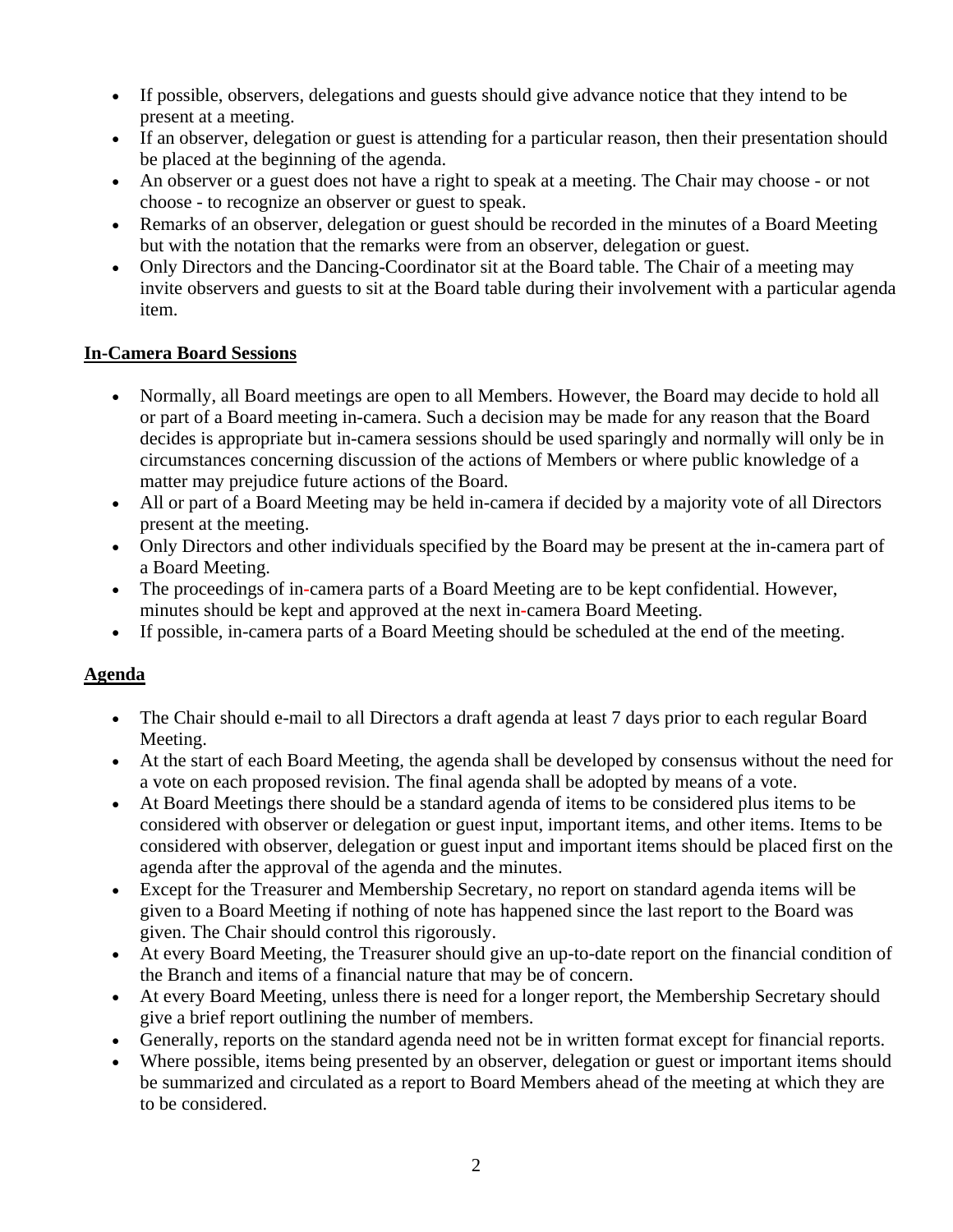## **Minutes**

- The Recording Secretary should prepare draft minutes and e-mail them to the Chair within approximately 4 days of each meeting.
- The Chair should review the draft minutes and return comments to the Recording Secretary within approximately 3 days of receiving them.
- The Recording Secretary should distribute the revised draft minutes to Directors by e-mail within approximately 3 days of receiving them from the Chair.
- At the start of the next Board Meeting, the minutes of the previous meeting shall be developed by consensus without the need for a vote on each proposed revision. The final minutes shall be adopted by means of a vote. Copies of the draft minutes shall be destroyed. No reference shall be made in the minutes of the current meeting of revisions made to the draft minutes of the previous meeting.
- The Recording Secretary should e-mail a copy of the approved minutes complete with attachments to Directors, Lower Mainland Club Representatives and the Webmaster for addition to the Members' section of the website within approximately 4 days of the meeting.
- The Recording Secretary should file the approved minutes and referenced reports, documents, attachments, etc.
- Minutes of in-camera sessions shall be kept in a dedicated confidential binder for review by Directors but they shall not be circulated.

## **Rights of Members to be Heard**

If a matter being discussed at a Board Meeting could reflect unfavourably on a Member then the Member concerned must be given the opportunity to be heard by the Directors before the Board takes any action. The Board may waive this requirement if there is good reason for the Board to take action quickly.

### **Board Training**

- Immediately following the Annual General Meeting, the Recording Secretary shall distribute to new Directors a binder containing a copy of the RSCDS/Vancouver Branch Licence Agreement, Constitution, Bylaws, Directors' contact information, minutes of the last Board meeting, Board And Committee Position Responsibilities and any other pertinent information useful to Directors.
- It is the responsibility of Directors to keep their binders up to date as documents are revised.
- As soon as possible after the Annual General Meeting, a review should be made with the Board of the overall responsibilities of the Board, particular responsibilities of certain Directors, standing and ad hoc committees that are in effect, and the procedure to be followed at Board Meetings.

## **Committee Meetings**

Committee Meetings may be less formal than Board Meetings, but the procedure stated above should be followed for meetings of Committees established by the Board.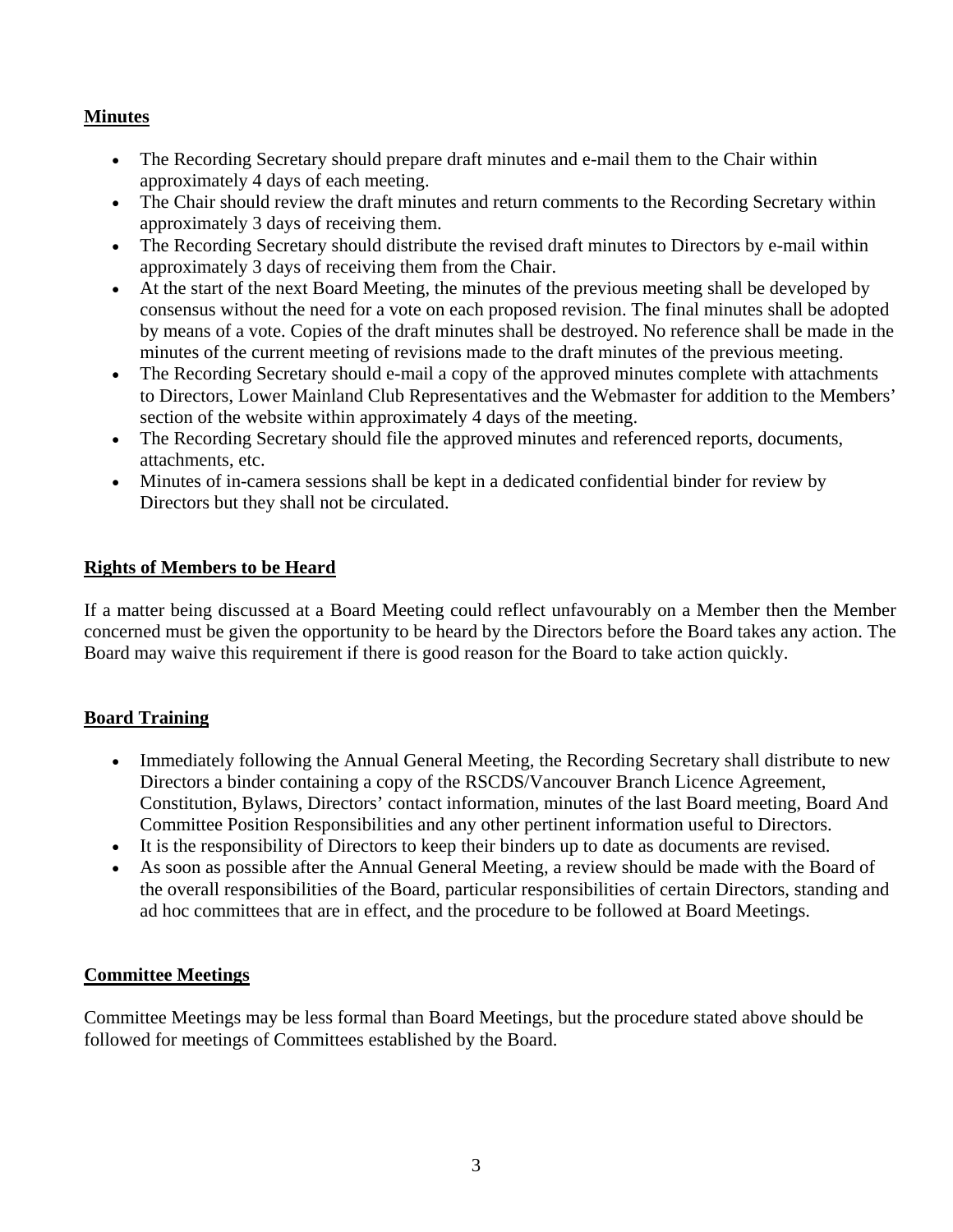#### **Committees Established by the Board**

When the Board appoints a Committee the following must be stated:

- Whether the Committee is a standing or an ad hoc committee.
- The purpose of the Committee.
- The terms of reference of the Committee including the responsibilities of the Committee.
- The term of each Committee Member and how they are appointed and re-appointed.

Approved by the Board on April 10, 2010 Replaces document dated January 9, 2010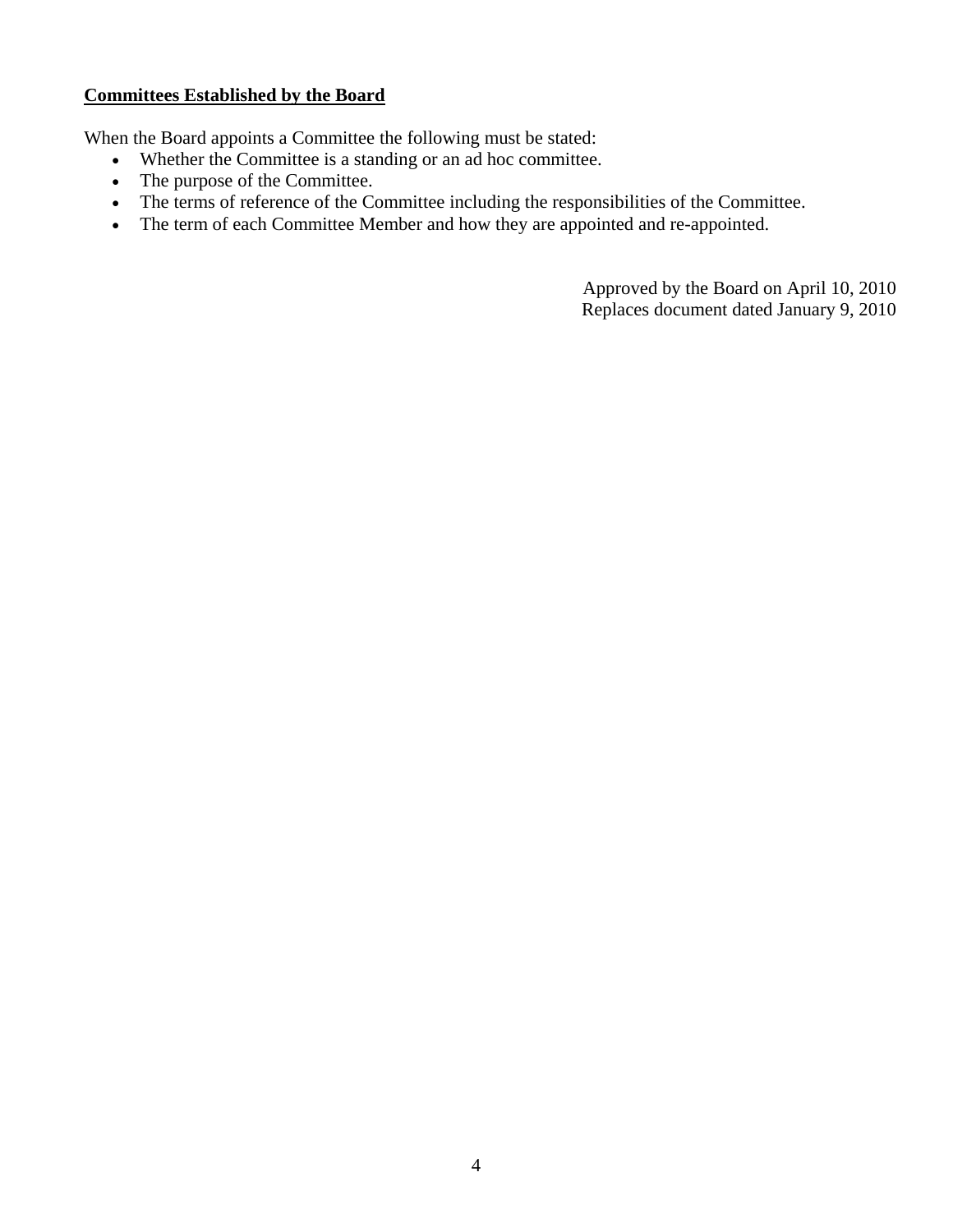## **Robert's Rules of Order Motions Chart**

Based on *Robert's Rules of Order Newly Revised (10th Edition)*

| higher on the chart than the pending motion. § indicates the section from Robert's Rules. |                                                      |                                                        |                   |           |                |               |              |  |
|-------------------------------------------------------------------------------------------|------------------------------------------------------|--------------------------------------------------------|-------------------|-----------|----------------|---------------|--------------|--|
| §                                                                                         | <b>PURPOSE:</b>                                      | <b>YOU SAY:</b>                                        | <b>INTERRUPT?</b> | 2ND?      | <b>DEBATE?</b> | <b>AMEND?</b> | <b>VOTE?</b> |  |
| §21                                                                                       | Close meeting                                        | I move to adjourn                                      | <b>No</b>         | Yes       | No             | <b>No</b>     | Majority     |  |
| §20                                                                                       | Take break                                           | I move to recess for                                   | <b>No</b>         | Yes       | <b>No</b>      | Yes           | Majority     |  |
| §19                                                                                       | Register complaint                                   | I rise to a question of<br>privilege                   | Yes               | No        | <b>No</b>      | <b>No</b>     | None         |  |
| §18                                                                                       | Make follow agenda                                   | I call for the orders of<br>the day                    | Yes               | <b>No</b> | <b>No</b>      | <b>No</b>     | None         |  |
| §17                                                                                       | Lay aside temporarily                                | I move to lay the<br>question on the table             | <b>No</b>         | Yes       | <b>No</b>      | <b>No</b>     | Majority     |  |
| §16                                                                                       | Close debate                                         | I move the previous<br>question                        | <b>No</b>         | Yes       | <b>No</b>      | <b>No</b>     | 2/3          |  |
| §15                                                                                       | Limit or extend<br>debate                            | I move that debate<br>be limited to                    | <b>No</b>         | Yes       | <b>No</b>      | Yes           | 2/3          |  |
| §14                                                                                       | Postpone to a certain<br>time                        | I move to postpone<br>the motion to                    | <b>No</b>         | Yes       | Yes            | Yes           | Majority     |  |
|                                                                                           | §13 Refer to committee                               | I move to refer the<br>motion to                       | <b>No</b>         | Yes       | Yes            | Yes           | Majority     |  |
| §12                                                                                       | Modify wording of<br>motion                          | I move to amend the<br>motion by                       | <b>No</b>         | Yes       | Yes            | Yes           | Majority     |  |
| §11                                                                                       | Kill main motion                                     | I move that the<br>motion be postponed<br>indefinitely | <b>No</b>         | Yes       | Yes            | <b>No</b>     | Majority     |  |
| §10                                                                                       | Bring business before<br>assembly (a main<br>motion) | I move that [or "to"]                                  | <b>No</b>         | Yes       | Yes            | Yes           | Majority     |  |

**Part 1, Main Motions.** These motions are listed in order of precedence. A motion can be introduced if it is higher on the chart than the pending motion. **§** indicates the section from Robert's Rules.

**Part 2, Incidental Motions.** No order of precedence. These motions arise incidentally and are decided immediately.

|     | <b>PURPOSE:</b>              | <b>YOU SAY:</b>                            | <b>INTERRUPT?</b> |     | 2ND? DEBATE? AMEND? VOTE? |    |          |
|-----|------------------------------|--------------------------------------------|-------------------|-----|---------------------------|----|----------|
|     | §23 Enforce rules            | Point of Order                             | Yes               | No  | No                        | No | None     |
| §24 | Submit matter to<br>assembly | I appeal from the decision<br>of the chair | Yes               | Yes | Varies                    | No | Majority |
|     | §25 Suspend rules            | I move to suspend the<br>rules             | No                | Yes | No                        | No | 2/3      |